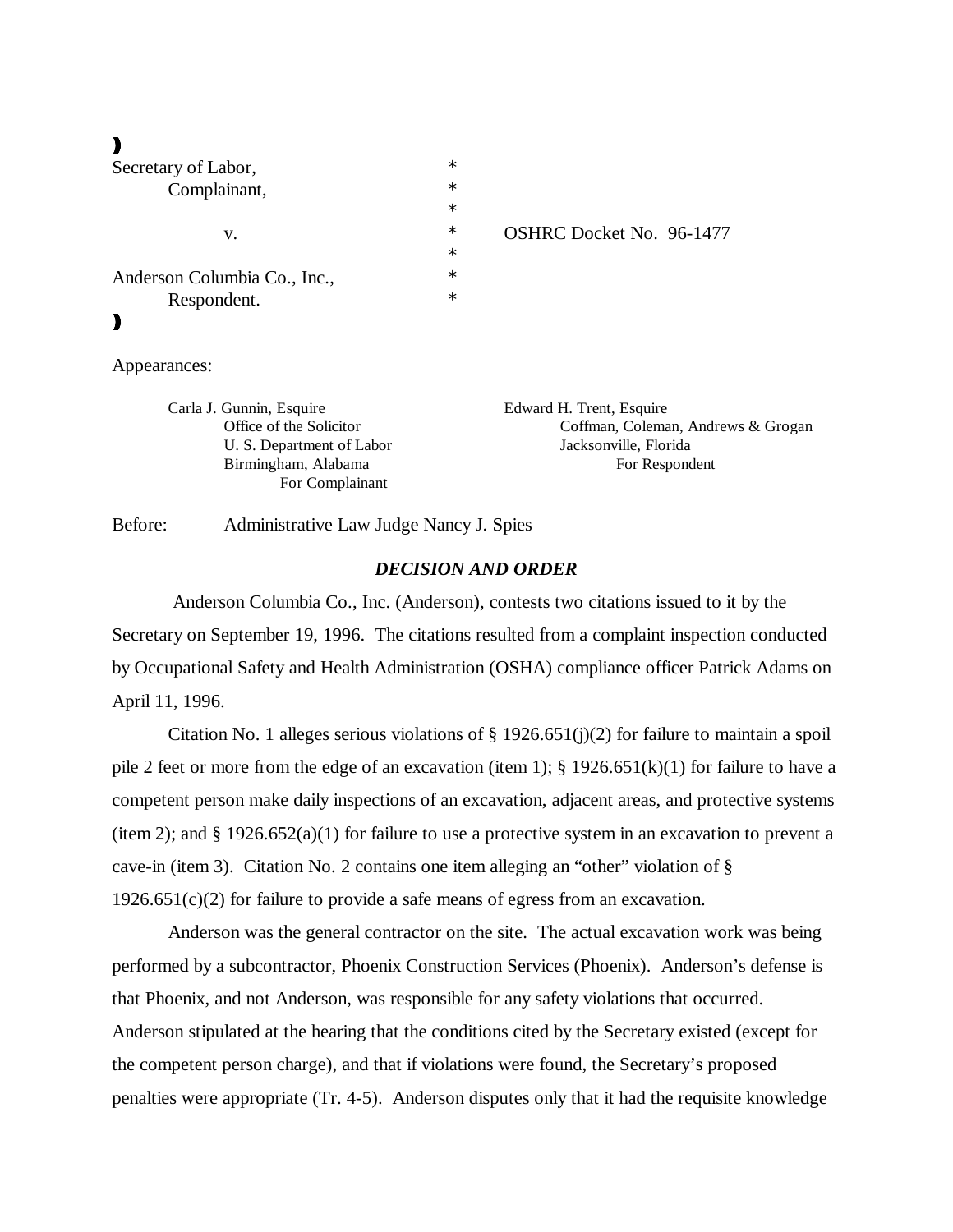of the alleged violative conditions.

#### Background

Anderson was the general contractor on a project to install a large concrete storm drainage pipe along Highway 29 in Pensacola, Florida (Tr. 72). Anderson contracted with Phoenix in August 1995 to install the pipe for a distance of approximately one-and-a-half miles (Tr. 84). Phoenix began work on the project in early 1996 (Tr. 85).

In April 1996, Sidney May, safety director for the Northwest Chapter of Associated General Contractors of America, drove past Phoenix's worksite along Highway 29 several times over the course of 3 or 4 days. He observed what he believed to be violations of OSHA safety standards. On April 8, 1996, May notified OSHA of his observations (Tr. 9-11).

OSHA compliance officer Adams investigated May's complaint on April 11. At that time, the excavation was located alongside Highway 29, directly in front of a car dealership (Tr. 18, 21). The trench was 25 to 30 feet to the west of Highway 29 (Tr. 14, 77). Two trailers, one belonging to Anderson and one belonging to Phoenix, were located side by side, 150 to 200 yards west of the excavation, behind the car dealership (Exh. J-1; Tr. 23). The excavation was not visible from the trailers (Tr. 73, 91).

Adams held opening conferences with Anderson and Phoenix, and inspected the site. The Secretary subsequently issued the citations which are the subject of this proceeding.

#### Citation No. 1

### Item 1: Alleged Serious Violation of § 1926.651(j)(2)

The Secretary alleges that Anderson committed a serious violation of § 1926.651(j)(2), which provides:

> Employees shall be protected from excavated or other materials or equipment that could pose a hazard by falling or rolling into excavations. Protection shall be provided by placing and keeping such materials or equipment at least 2 feet (.61 m) from the edge of excavations, or by the use of retaining devices that are sufficient to prevent materials or equipment from falling or rolling into excavations, or by a combination of both if necessary.

Anderson stipulated that the cited standard applies to the conditions at the worksite, that the conditions existed as alleged in the citation, and that employees had access to the cited conditions (Tr. 4).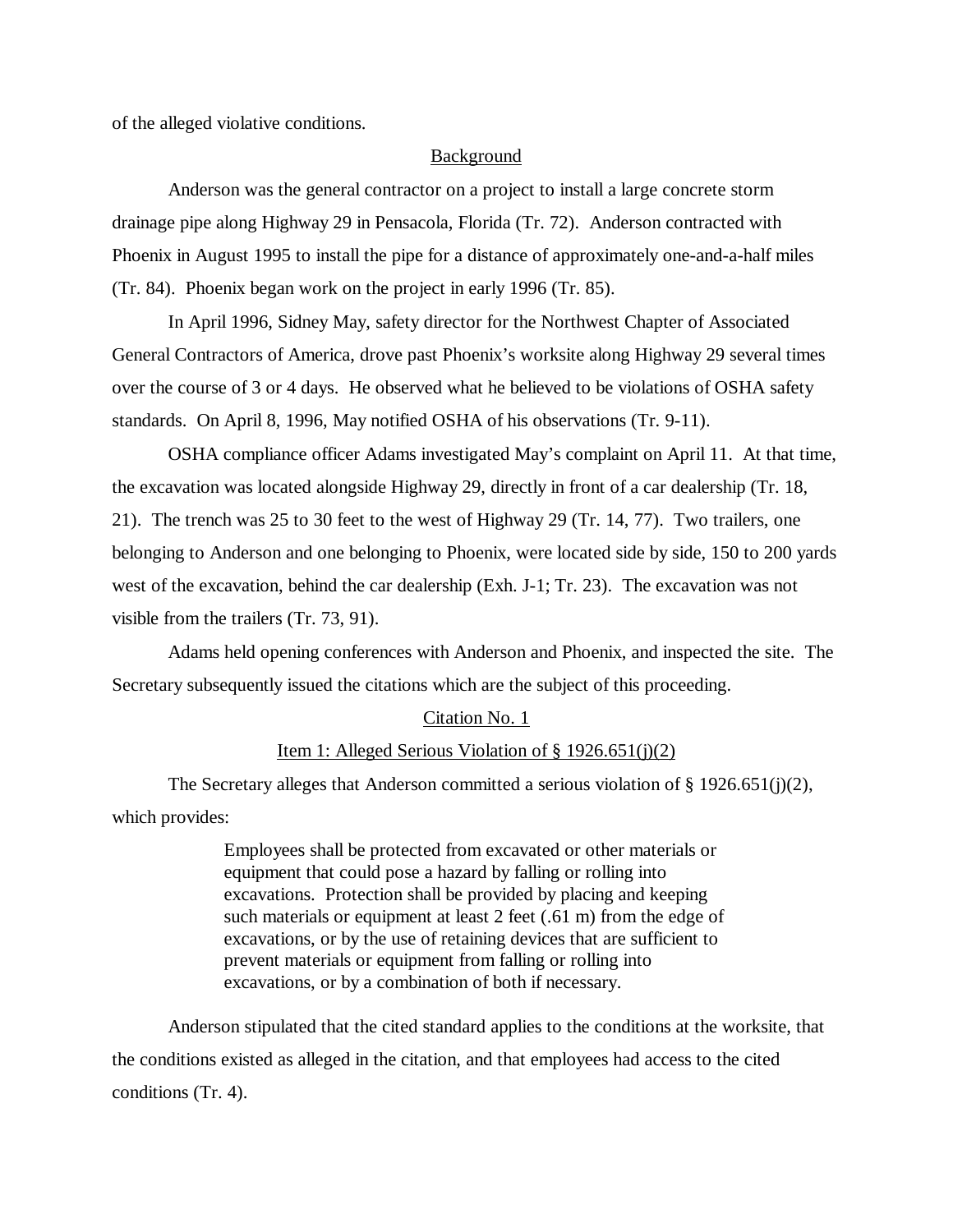Item 1 of the citation, to which Anderson stipulates, provides:

At the Highway 29 at Marcus Point job site, the employer had not kept the spoil bank back at least two feet from the excavation edge, and had stored two sections of concrete storm drain pipe which had a total weight of approximately 12 tons, less than 6 feet from the excavation edge. The diameter of the pipe was 78 inches. There was also a compressor that was approximately eight inches from the edge of the excavation. The protection should have been to keep the spoil bank back at least two feet and not store the concrete pipe sections or equipment close to the excavation edge.

Anderson's stipulation establishes that the condition of the excavation violated the terms of § 1926.651(j)(2). The Secretary also introduced photographs taken by Adams that corroborated the details relating to the spoil pile set out in the citation (Exh. C-5).

Anderson contends that the violation is the responsibility of Phoenix, who performed the actual work on the excavation. Anderson contends that it did not know that Phoenix was violating the excavation standards while installing the drainage pipe. It argues that it did not have actual or constructive knowledge of the alleged violations. *See Atlantic Battery,* 16 BNA OSHC 2131 (No. 90-1747, 1994).

As noted, the excavation was not visible from Anderson's trailer at the site. The nearest Anderson worksite was a half mile away and not visible from the excavation. Anderson employees did not generally travel along the excavation site due to traffic congestion (Tr. 79). Melvin Boutwell, construction superintendent and competent person for Anderson, testified that he inspected Phoenix's excavation once or twice a day, and never noted any safety violations (Tr. 91-92). Boutwell became ill with pneumonia on Friday, April 5. He did not report to work the following week (when the complaint and OSHA inspection were made), and returned to work for half a day on Tuesday, April 16 (Tr. 94).

Kenneth Pitts, a construction manager for Anderson, visited Phoenix's excavation site at least twice during the week of the OSHA inspection, on Monday and Tuesday, and did not notice any safety violations. Pitts specifically noted that the spoil pile was in the proper location (Tr. 75- 76, 86). Pitts had not been at the site the day of Adams's inspection.

When compliance officer Adams arrived at the excavation site, only Phoenix employees were present. Adams met with Matt Marshall, Phoenix's superintendent. After speaking with Marshall, Adams determined that neither he nor any other Phoenix employee was a competent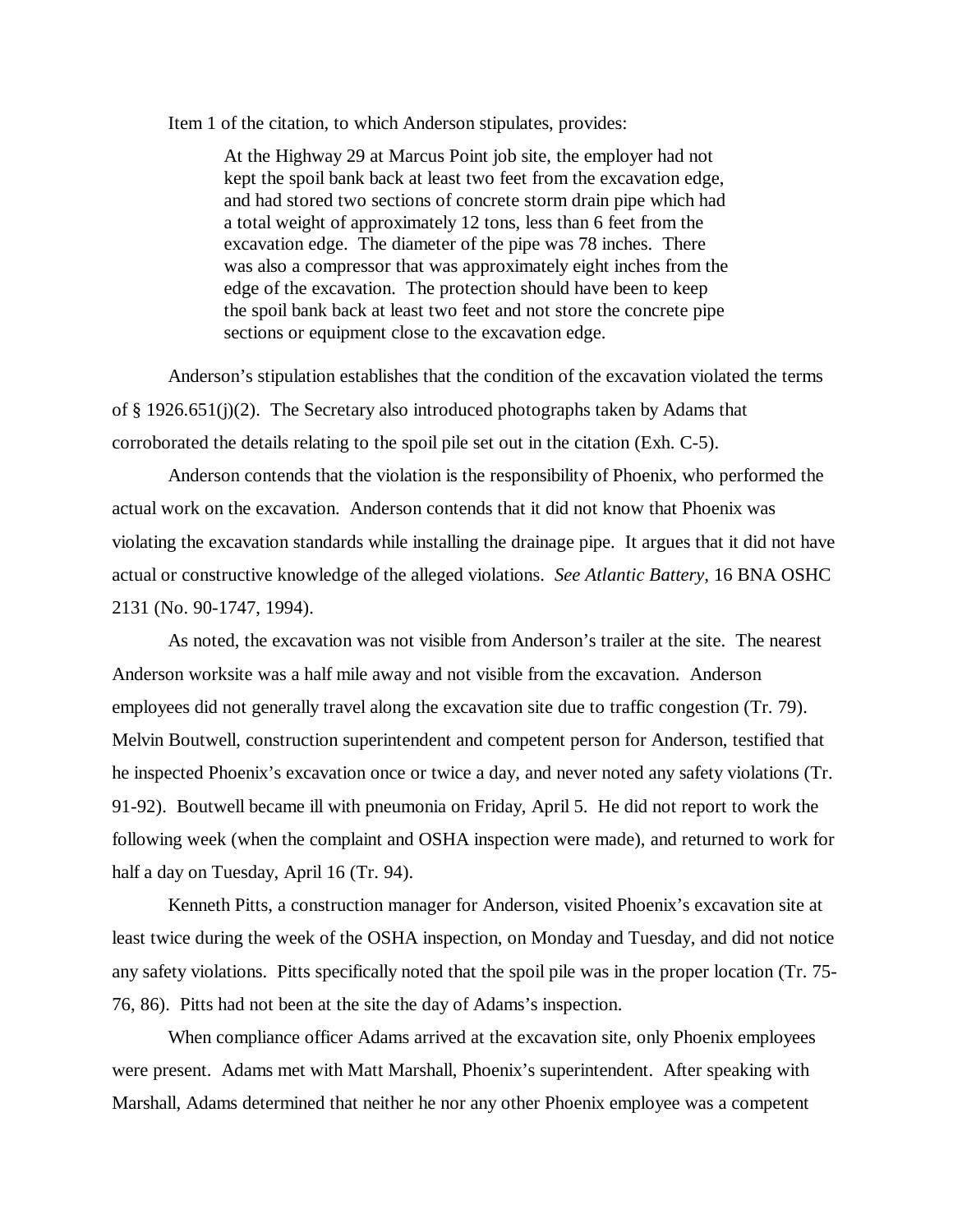person (Tr. 22, 29-30).

Anderson asserts that the facts establish that it could not have known that on April 11, the spoil pile for Phoenix's excavation would be too close to the edge of the excavation, in violation of § 1926.651(j)(2). Anderson asserts a multi-employer worksite defense. A general contractor such as Anderson, who did not have employees exposed and did not create the violative condition, is responsible for violations of other employers where the general contractor could reasonably be expected to prevent or detect and abate the violation. There is a presumption that the general contractor has sufficient control over its subcontractors to require them to comply with the safety standards and to abate violations. *Gil Haugan d/b/a Haugan Construction Company,* 7 BNA OSHC 2004, 2006, (Nos. 76-1512 & 76-1513, 1979). This presumption is borne out in the present case. When Pitts learned from compliance officer Adams that safety violations were found, Pitts had the violations corrected immediately. Pitts testified regarding his control over Phoenix (Tr. 79):

> I had an immediate conversation with [Phoenix superintendent] Mr. Marshall. I told him that they had to operate in strict compliance with OSHA regulations, and that whatever Mr. Adams requested them to do, that if they needed -- if they wanted to keep working, they needed to do it. And we made arrangements to have one of our competent persons attend their site while they were working.

Anderson argues that, because Boutwell had inspected Phoenix's site every day prior to his illness and had never seen any safety violations, and because Pitts had inspected the site the Monday and Tuesday before the OSHA inspection and not seen any problems, Anderson had used all reasonable means to detect and abate the violations. This argument ignores the testimony of Sidney May, a disinterested third party, who stated that he noted that the trench was unsafe for 3 or 4 days in a row the week of April 8. May stated, "The trench had the spoil pile almost immediately on the edge, for one thing" (Tr. 10). Anderson would have the court believe that the day that compliance officer Adams arrived to inspect the excavation was the one day that the excavation was not in full compliance with OSHA standards and was the one day that Phoenix decided to ignore so many excavation safety requirements. Given May's testimony, such belief would be ill-founded.

Anderson had a duty, in its supervisory capacity, to reasonably detect and prevent safety violations. Since it is found that the spoil pile was too close to the edge on more than the one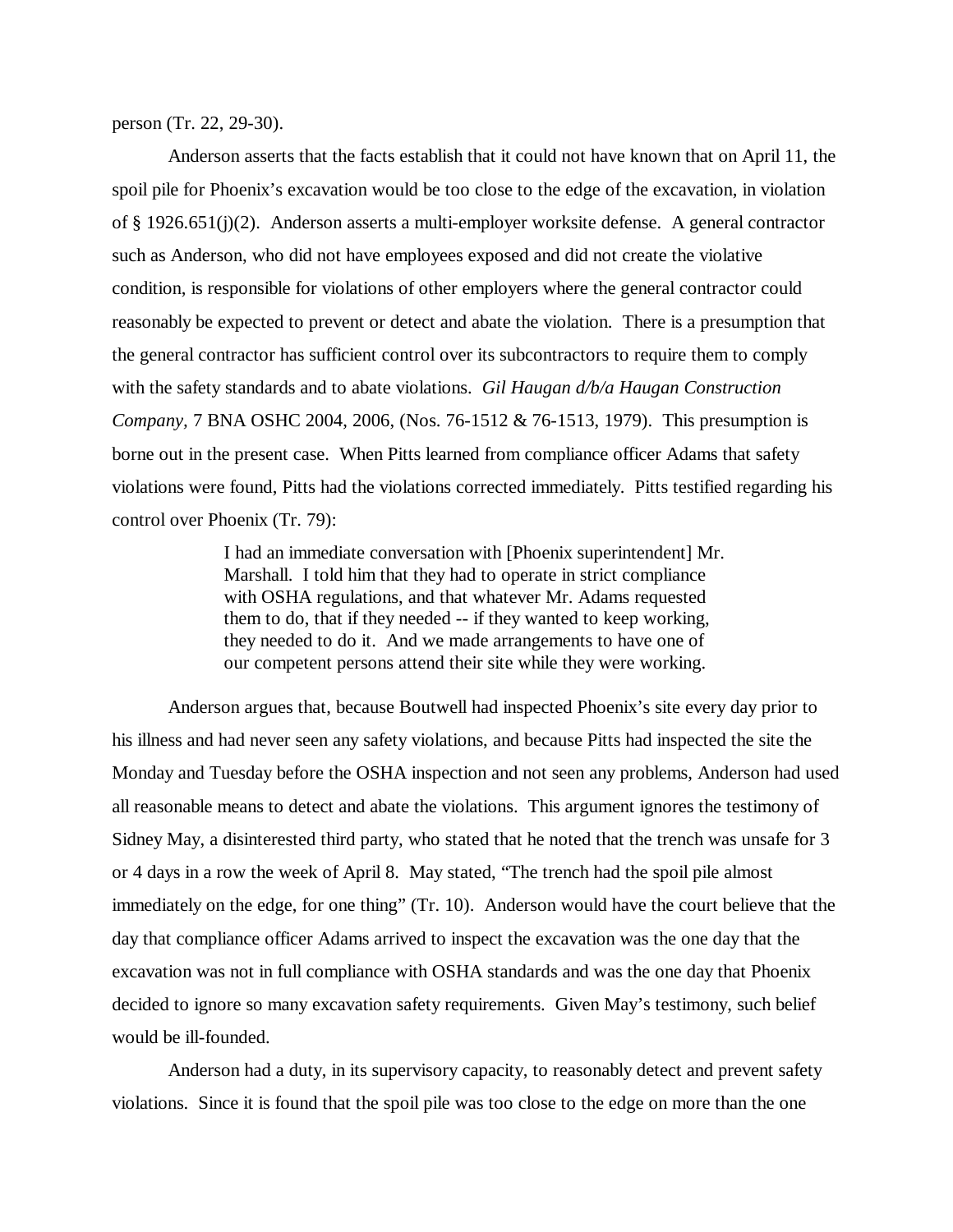occasion observed by OSHA, the adequacy of Anderson's alleged attempts to discover safety violations on its worksite is undermined. With the exercise of reasonable diligence, Anderson could have detected the spoil pile at the edge of the excavation. The general contractor is responsible for violations it would reasonably have been expected to prevent or abate by reason of its supervisory capacity. *See IBP, Inc.,* 17 BNA OSHC 2073 (No. 93-3059, 1997). The Secretary has established that Anderson was responsible for a serious violation of §  $1926.651(j)(2)$ .

# Item 2: Alleged Serious Violation of  $\S 1926.651(k)(1)$

The Secretary alleges a serious violation of  $\S 1926.651(k)(1)$ , which provides:

Daily inspections of excavations, the adjacent areas, and protective systems shall be made by a competent person for evidence of a situation that could result in possible cave-ins, indications of failure of protective systems, hazardous atmospheres, or other hazardous conditions. An inspection shall be conducted by the competent person prior to the start of work and as needed throughout the shift. Inspections shall also be made after every rainstorm or other hazard increasing occurrence. These inspections are only required when employee exposure can be reasonably anticipated.

The citation alleges:

At the Highway 29 at Marcus Point excavation job site; the employer had not provided a trained and knowledgeable competent person to inspect the excavation and protective system for evidence of possible protective system failure or trench wall collapse every morning before employees were exposed to trench wall collapse or system failure because there had been no daily inspections.

Although Anderson did not stipulate to the accuracy of this allegation, Adams's testimony is unrefuted that Phoenix had no competent person on the excavation site (Tr. 29-31, 45). Phoenix provided competent person training for 3 of its employees after Adams began his inspection. In the interim, Anderson transferred one of its employees, a Mr. Gilmore, to act as the competent person on site for Phoenix. Adams stated that he had full confidence in Gilmore's abilities as a competent person (Tr. 30-31, 52-53, 58-60).

Boutwell and Pitts both testified that they asked Phoenix management if Phoenix had competent persons available to monitor Phoenix's work, before Phoenix began the project. Phoenix assured them that it did (Tr. 70, 85, 90, 93). Anderson offered to provide competent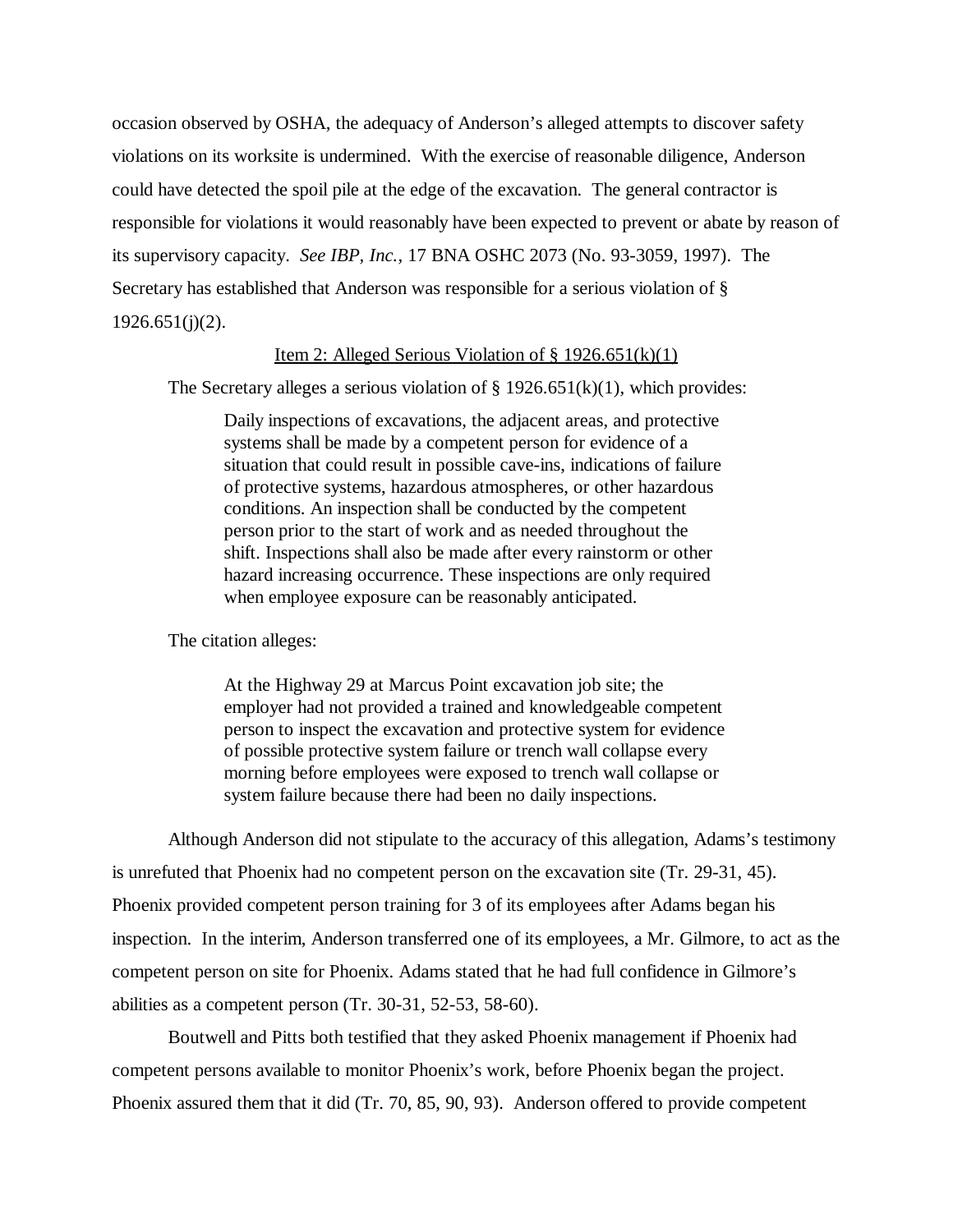person training to Phoenix employees when it offered the training to its own employees in October or November 1995, which Phoenix declined (Tr. 70). Phoenix assured Anderson that it had its own competent persons (Tr. 77).

Although Anderson did not seek to verify that Phoenix did, in fact, have competent persons on site (Tr. 96), Anderson was entitled to rely upon Phoenix's word. In face, since Anderson offered to provide the training, in Anderson's mind, Phoenix could have been a lesser motive to misrepresent the truth. In exercising reasonable diligence, a general contractor may rely in part upon the assurances of subcontractors so long as it has no reason to believe that the work is being performed unsafely. *See Sasser Electric and Manufacturing Co.,* 11 BNA OSHC 2133 (No. 82-178, 1994).

Anderson reasonably relied upon Phoenix's assurances that it had qualified competent persons on the site. Item 2 is vacated.

### Item 3: Alleged Serious Violation of  $\S 1926.652(a)(1)$

The Secretary alleges that Anderson committed a serious violation of  $\S 1926.652(a)(1)$ , which provides:

> Each employee in an excavation shall be protected from cave-ins by an adequate protective system designed in accordance with paragraph (b) or (c) of this section except when: (i) Excavations are made entirely in stable rock; or (ii) Excavations are less than  $5$  feet  $(1.52 \text{ m})$  in depth and examination of the ground by a competent person provides no indication of a potential cave-in.

Anderson stipulates to the accuracy of the citation, which states:

At the highway 29 at Marcus Point job site, the employer had not used a protective system. The excavation had been sloped to approximately eighty degrees from the horizontal, was eighteen feet deep, twenty-two feet wide at the bottom, and was approximately forty yards long. The soil classification was class "C." The two tamper operators and the two pipe layers were exposed to the hazard of excavation wall collapse.

Boutwell and Pitts both testified that they had previously observed Phoenix using a trench box in the excavation (Tr. 76, 96). Neither could offer explanations as to why Phoenix decided not to use a trench box on the day of Adams's inspection (Tr. 86, 97). May testified that he saw no trench box in use on the days he drove by the excavation (Tr. 10). While he concedes that he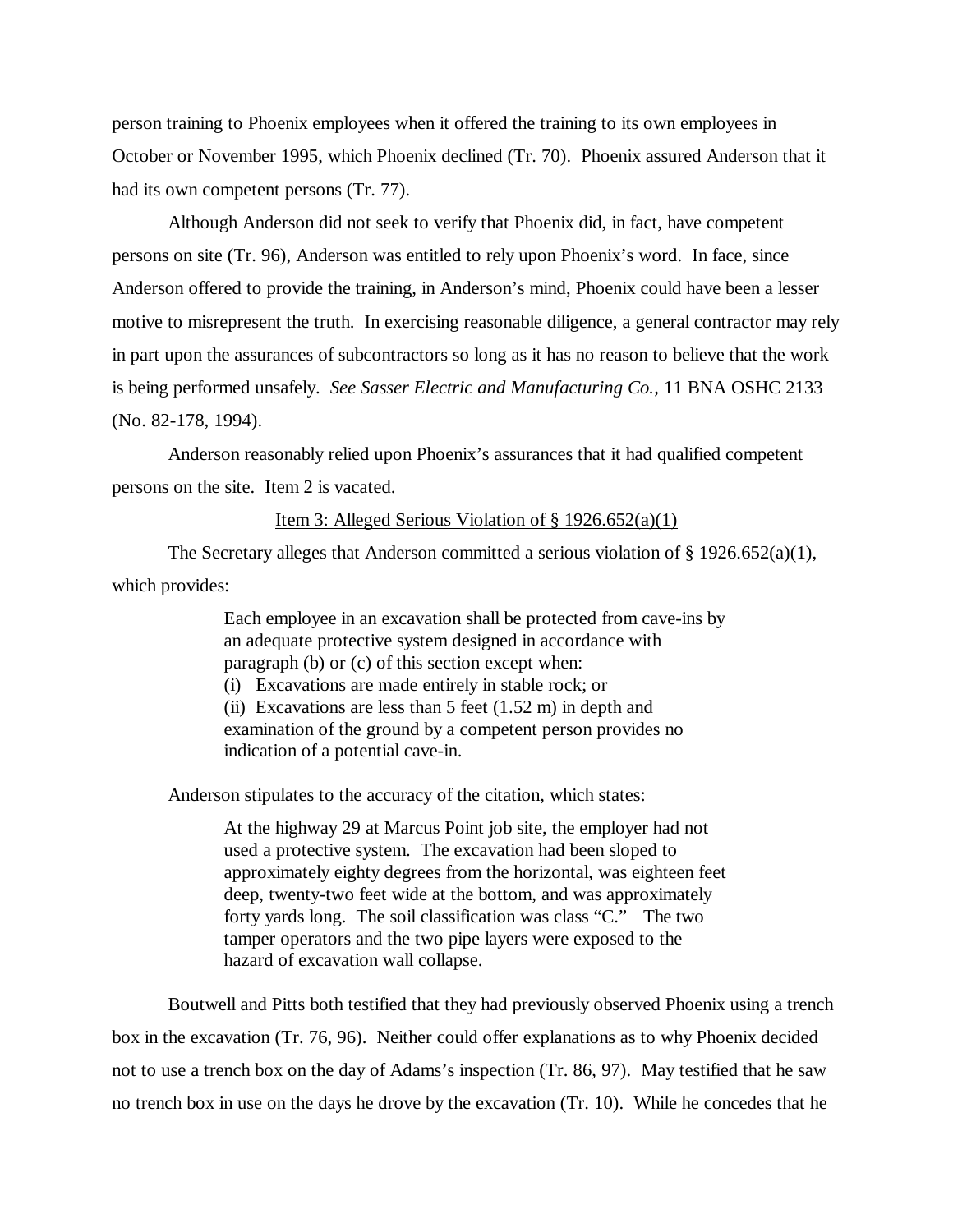could not see the bottom of the trench, May noted that he could see only the top of any employee's hard hat from the highway, indicating that there was no protective system in place (Tr. 12). It is undisputed that Phoenix was not using a trench box on the day of Adams's inspection (Exh. C-5; Tr. 21).

Constructive knowledge of the violation is imputed to Anderson for the same reasons articulated in the discussion of item 1. It is not accepted that Phoenix complied with OSHA's safety standards for excavations until the very day of an OSHA inspection. Furthermore, May provided convincing testimony that the violations were ongoing and visible from the highway. Anderson was in serious violation of  $\S$  1926.652(a)(1).

# Citation No. 2

# Item 1: Alleged "Other" Violation of  $\S 1926.651(c)(2)$

The Secretary alleges an "other" violation of  $\S$  1926.651(c)(2), which provides:

Means of egress from trench excavations. A stairway, ladder, ramp or other safe means of egress shall be located in trench excavations that are 4 feet (1.22 m) or more in depth so as to require no more than 25 feet (7.62 m) of lateral travel for employees.

Anderson stipulated to the accuracy of the citation:

At the Highway 29 at Marcus Point job site, in the trench that was more than four feet deep, the employer had not provided ladders or other safe means for employees to exit the trench that was approximately 120 feet long without having to travel laterally more than 25 feet.

For the reasons given in the discussions of items 1 and 3 of Citation No. 1, Anderson is found responsible for this violation. With the exercise of reasonable diligence, Anderson could have known of Phoenix's failure to provide its employees with a safe means of egress. Item 1 is affirmed.

#### Penalties

Anderson stipulated that the penalties proposed by the Secretary were appropriate, should violations be found. Accordingly, the Secretary's proposed penalties will be assessed, as set out in the order.

#### FINDINGS OF FACT AND CONCLUSIONS OF LAW

The foregoing decision constitutes the findings of fact and conclusions of law in